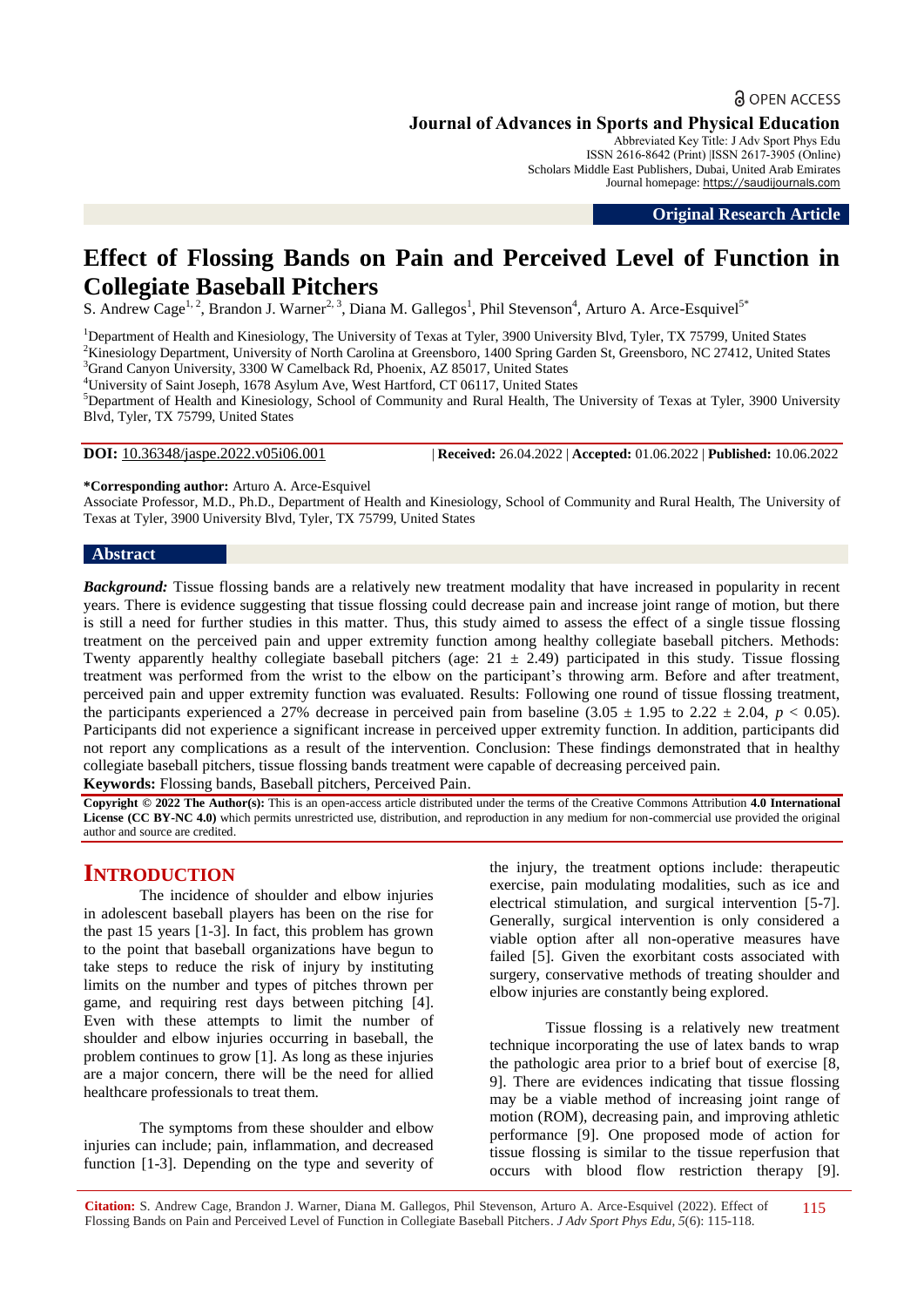However, recent studies have not found data to suggest that tissue flossing has a significant effect on regional blood flow [8]. Despite evidence of a known mechanism, few studies suggested that tissue flossing may improve joint ROM, perceived ability to move a joint through space, and potential increased torque generation at the targeted joint [8-10].

There is a lack of standardized methodology for the use and application of flossing bands. When applying flossing bands, clinicians must rely on anecdotal evidence or previous experience when determining treatment parameters. Even though flossing bands possess numerous limitations, the potential reported positive patient outcomes, and warrant further study to determine best clinical practices with regards to application and treatment parameters. The only study assessing the effects of flossing bands on the upper extremity focused only on the perceived effects on shoulder flexibility [11]. We are unaware of any study that has addressed the effects of flossing bands on pain and perceived function of the upper extremity. Thus, the purpose of this study was to examine the effects of a single flossing band treatment on perceived pain and upper extremity function among collegiate baseball pitchers.

# **METHODS**

#### **Experimental Design**

The proposed study was a controlled design to determine the effectiveness of a single bout of flossing band treatment. Each participant was examined twice, before and after flossing band treatment, for the assessment of perceived pain and upper extremity function.

#### **Study Participants**

Twenty apparently healthy collegiate baseball pitchers were recruited to participate in the study. Following explanation of all the details of the study, each participant signed an informed consent approved by the Institutional Review Board.

# **Study Procedures and Assessment** *Fatiguing Protocol*

The athletes completed 20-30 minutes warm up routine. It consisted of running, resistance band exercises for the shoulder, elbow, and forearm, along with throwing on flat ground until they felt that their arm was prepared to begin pitching. At this time, the athletes threw 20-25 pitches from a 10-inch mound at a distance of 60 feet 6 inches. The athletes took occasional breaks to receive instructions from their pitching coaches, but the first set of pitches took roughly 10 minutes per athlete. Following completion of the set of pitches, the athletes completed their first round of data collection and their flossing band treatment. After treatment, they completed a second set of 20-25 pitches and underwent their second round of data collection.

#### *Flossing Band Treatment*

The flossing band treatment, on the pitching arm, was completed using a 100% latex band measuring 2" x 84" (RockFloss, RockTape USA, Campbell, CA). Prior to the treatment, the subjects removed any clothing or jewelry from their wrist to their forearm. The flossing band was applied at the wrist, and then wrapped distally to proximally with 50% tension applied until the length of the band had been used (Figure 1). The athlete then performed 20 clockwise and 20 counterclockwise rotations of their wrist. Following treatment, the band was removed and rolled back up. Some athletes experienced redness on their forearms along with mild discomfort when performing the instructed wrist motions. In this study and previous studies, no severe adverse effects have been reported.



**Figure 1: Flossing band treatment on the pitching arm.**

### *Pain and Upper Extremity Function Assessment*

Perceived pain was measured using the Visual Analog Scale (VAS). The VAS has been used as a valid measure of pain in a number of studies [12, 13]. VAS for pain ratings have been shown to be more sensitive for chronic pain measurement, and are recommended for studies measuring pain outcomes as a result of interventions [13-15]. The athletes were asked to rate their upper extremity pain on a scale of 0 to 10. The VAS consists of one 10 cm horizontal line that is anchored with verbal descriptors of "no pain"  $(=0)$  and "worst possible pain"  $(=10)$ .

In order to assess extremity function, the athletes were asked to complete the Upper Extremity Functional Scale (UEFS). The UEFS is a validated selfadministered, a twenty-item, questionnaire [16]. The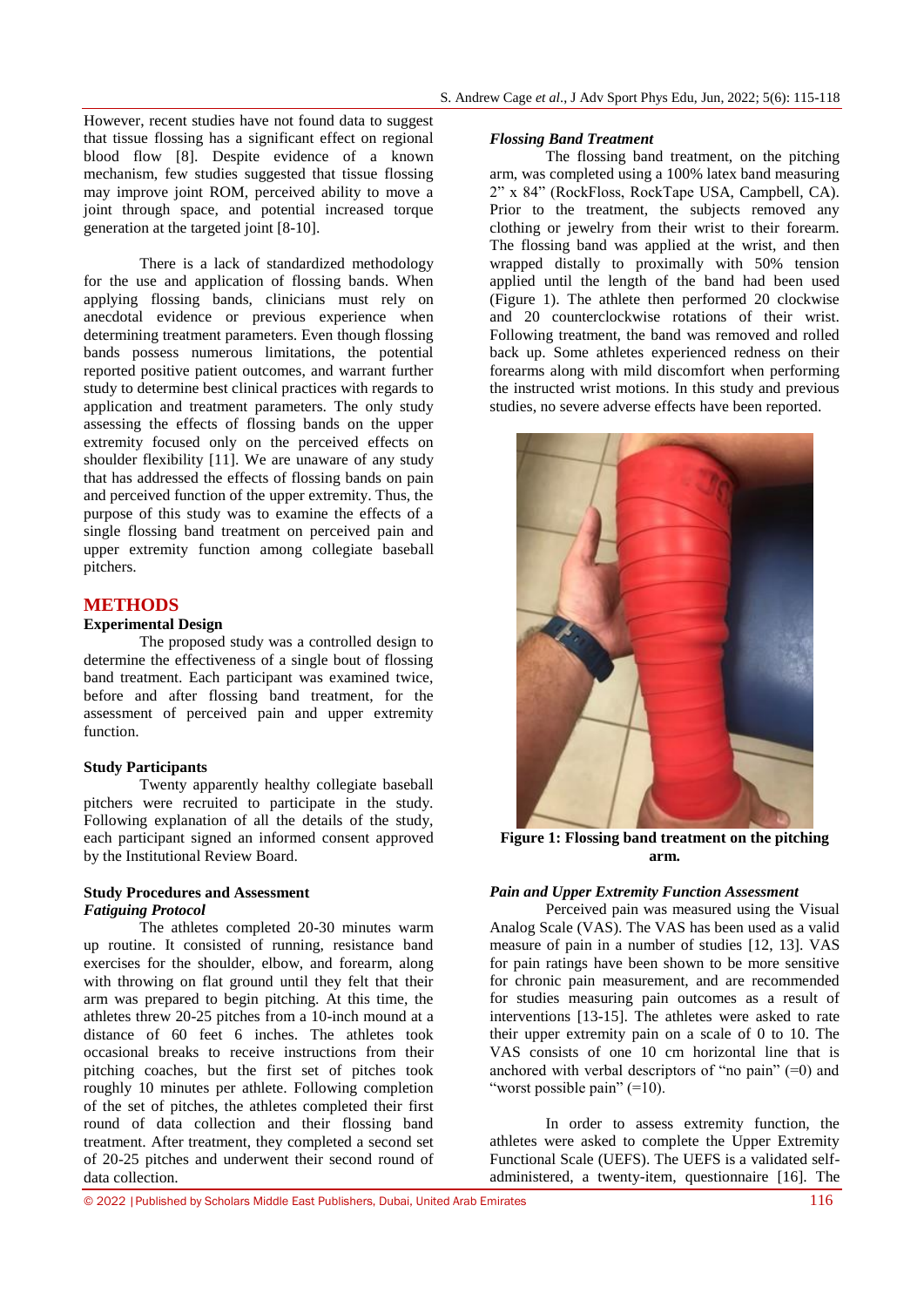UEFS assesses a person's perceived upper extremity function using a series of questions asking to rate the ability to perform a common daily task. The probable scores for UEFS ranged from "extreme difficulty or unable to perform activity"  $(=0)$  to "no difficulty"  $(=4)$ with the highest possible score being an 80 [16].

#### **Statistical Analysis**

All values are means ± standard deviation (SD). Analyses was performed using Student t-test for paired samples with Wilcoxon matched-pairs signed rank test. All statistical analyses were performed with GraphPad Prism version 6.0a (GraphPad Software, Inc. CA, USA). The level of significance was set at  $p <$ 0.05.

# **RESULTS**

A total of 20 young collegiate baseball pitchers participated in all aspects of this study. The average age was  $21 \pm 2.49$  years. The oldest athlete tested was 25 years old, and the youngest was 18 years old. None of the athletes reported any problem following flossing band treatment. The athletes' characteristics are presented in Table 1.

**Table 1: Athletes Characteristics**

| Variable         | $Mean(n=20)$ | SD   |
|------------------|--------------|------|
| Age, $(y)$       | 21           | 2.49 |
| Height (m)       | 1.85         | 0.05 |
| Body weight (kg) | 86.75        | 8.86 |
| BMI $(kg·m-2)$   | 25.47        | 3.55 |
|                  |              |      |

Values are means  $\pm$  SD. y, years; m, meters; kg, kilograms; BMI, body mass index.

The average values for VAS and UEFS assessments, before and after flossing band treatment, are presented in Table 2. The average VAS was  $3.05 \pm$ 1.95 cm. Following the flossing band treatment, VAS decreased significantly. Indeed, flossing band treatment promoted a 27% decrease from baseline  $(3.05 \pm 1.95)$ cm to  $2.22 \pm 2.04$  cm,  $p < 0.05$ ). The baseline UEFS was  $75.55 \pm 7.44$ . Following the flossing band treatment, UEFS increased to  $77.90 \pm 3.35$ ; however, it did not reach statistical significance.

**Table 2: Pain and Function Assessments**

| <b>Variable</b> | Pre $(n=20)$                                | Post $(n=20)$    |
|-----------------|---------------------------------------------|------------------|
| $VAS$ (cm)      | $3.05 \pm 1.95$                             | $2.22 \pm 2.04*$ |
| UEFS (score)    | $75.55 \pm 7.44$                            | $77.90 \pm 3.35$ |
| - Y 7 1         | $\alpha$ $\beta$ $\gamma$ $\gamma$ $\alpha$ |                  |

Values are means  $\pm$  SD.VAS, visual analog scale; cm, centimeters; UEFS, upper extremity functional scale. \* *p* < 0.05 for Pre and Post comparison as the measured characteristic.

# **DISCUSSION**

The purpose of this study was to assess the effects of a single tissue flossing band treatment on perceived pain and upper extremity function among healthy collegiate baseball pitchers. The findings of this

study indicate that a single bout of tissue flossing was capable of decreasing perceived upper extremity pain as measured using the VAS.

#### *Pain Assessment*

The VAS is a well validated method of measuring perceived pain among patients [12, 13]. When completing the VAS, a participant reports what level of pain or discomfort they are feeling on a scale of  $0$  (= "no pain") to  $10$  (= "worst possible pain"). The data for the VAS is reported as a numerical value which serves to quantify the level of pain and/or discomfort a participant is experiencing.

Within this study, the average baseline VAS was  $3.05 \pm 1.95$  cm. Following the flossing band treatment, participants experienced a 27% decrease in perceived pain or discomfort on average  $(2.22 \pm 2.04)$ cm). This represented a statistically significant decrease in perceived pain  $(p \lt 0.05)$ . Given that these participants were healthy, competitive athletes, it was speculated that the perceived pain decrease might also have a clinical connotation. Athletes have previously been reported as having a different perception of pain, and they are subject to different considerations when determining how significant a finding was regarding pain [15-18].

### *Upper Extremity Function Assessment*

The UEFS is a valid method of recording selfreported upper extremity function [16]. Data for this measure was collected using a self-administered, twenty question survey in which athletes were asked to rate the difficulty of performing an action due to limitations stemming from their upper extremities. Scores were based on a scale of  $0$  (= "extreme difficulty or unable to perform activity") to  $4$  (= "no difficulty performing the activity").

The average baseline UEFS was  $75.55 \pm 7.44$ . Following the flossing band treatment, the athletes reported an increase in UEFS at  $77.90 \pm 3.35$ . However, this increase did not reach statistical significance. The lack of statistical significance might be due to the fact of the population being tested. Healthy athletes without any major upper extremity difficulty. The improvements that were made post treatment brought the mean score on the UEFS within 2.10 points of a perfect score  $(i.e., =80)$  on the instrument. Additionally, standard error grew smaller which resulted in a more precise measurement. By not testing subjects who were already experiencing some level of dysfunction, there was a smaller amount of improvement that was possible to obtain.

Importantly, our findings reported that following a single tissue flossing band treatment session, perceived pain and discomfort decreased significantly. Presently, there have been no studies to examine the mechanism by which this pain modulation